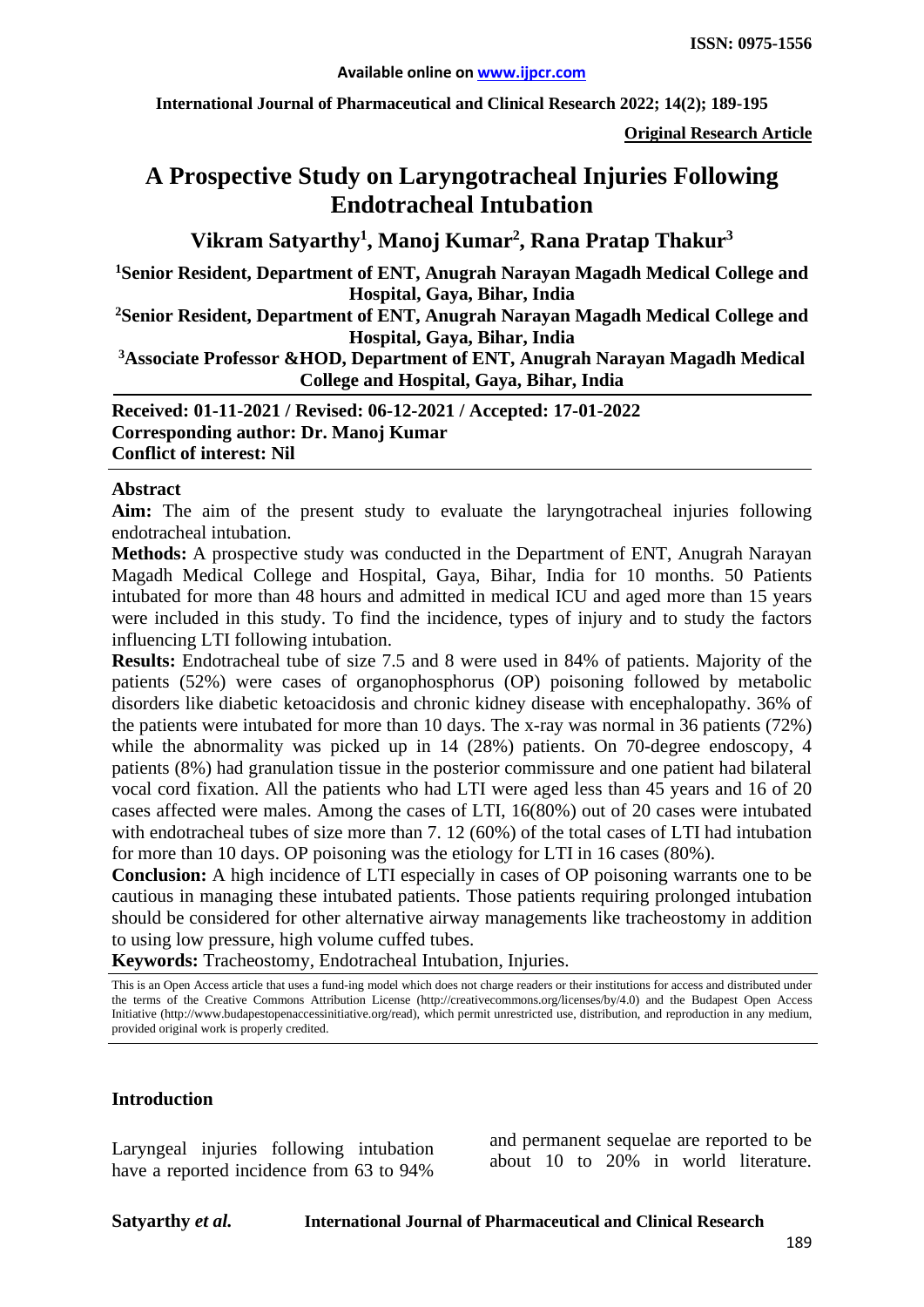Common injuries following long term intubation can manifest in the form of erythema, ulceration, granulation, fibrous nodule, arytenoids dislocations, subglottic stenoses, recurrent laryngeal nerve paresis<br>and vocal fold immobility. After and vocal fold immobility. After extubation laryngeal examination of such patients becomes necessary to assess the nature of airway injury [1,4]. Laryngeal injury because of endotracheal intubation in the pediatric population continues to contribute to patient morbidity, in both elective and emergency settings. It has a wide range of presentations from minor laryngeal edema that heals spontaneously to a life-threatening airway obstruction. Patients' co-morbidities (prematurity, cardiopulmonary defects) and hypoxia status play a role in the tissue healing process, which may increase the propensity for the development of chronic intubation-related laryngeal lesions [2,3]. Various risk factors contributing to the development of laryngeal lesions in children are patient-factors (prematurity, cardiopulmonary comorbidities), intubation technique (in emergency, inexperienced team), endotracheal tube (large size, cuffed tube), longer duration of intubation, infection and inadequate patient sedation [5,8]. Endoscopic visualization of the larynx is crucial in assessing the intubation trauma in children, as the severity of symptoms may not always correlate with the degree of laryngeal injury present. Laryngeal endoscopy provides a more sensitive guide in visualizing the laryngeal sub-sites and characterizing the damage done in them [9]. Various classification systems [2] exist to describe severity of the LIRLs ranging from mild erythema and edema to severe granulation tissue formation, mucosal ulceration, and cartilage exposure. Schweiger et al [10]. classified the injuries as per affection of laryngeal sub-sites and were able to prognosticate their outcomes.

# **Materials and methods:**

A prospective study was conducted in the Department of ENT, Anugrah Narayan Magadh Medical College and Hospital, Gaya, Bihar, India for 10 months.

## **Methodology**

The technique, risks, benefits, results and associated complications of the procedure were discussed with all patients. 50 Patients intubated for more than 48 hours and admitted in medical ICU and aged more than 15 years were included in this study. Patients with associated comorbidities which hamper examination, those taken for elective surgical procedures, pediatric age of less than 15 years which are admitted in pediatric ICU and those who underwent tracheostomy were excluded from the study.

History was taken from reliable patient attenders regarding the need for intubation and duration of intubation, medical history to rule out associated co- morbid conditions like chronic- obstructivepulmonary- disease, bronchial asthma, pulmonary tuberculosis, or any pulmonary disease compromising the ventilation.

The objectives of the study were to find the incidence, types of injury and to study the factors influencing LTI following intubation. All patients were evaluated for LTI based on the x-ray neckanteroposterior and lateral view, 70-degree rigid endoscopy and flexible nasopharyngo-laryngoscopy (NPL) 15 days following extubation.

#### **Results:**

A total of 50 patients (Table 1) were inducted into the study of which 32 were males and 18 were females with age ranging from 15 to 70 years. Majority of patients (70%) were between 15-29 years. Endotracheal tube of size 7.5 and 8 were used in 84% of patients.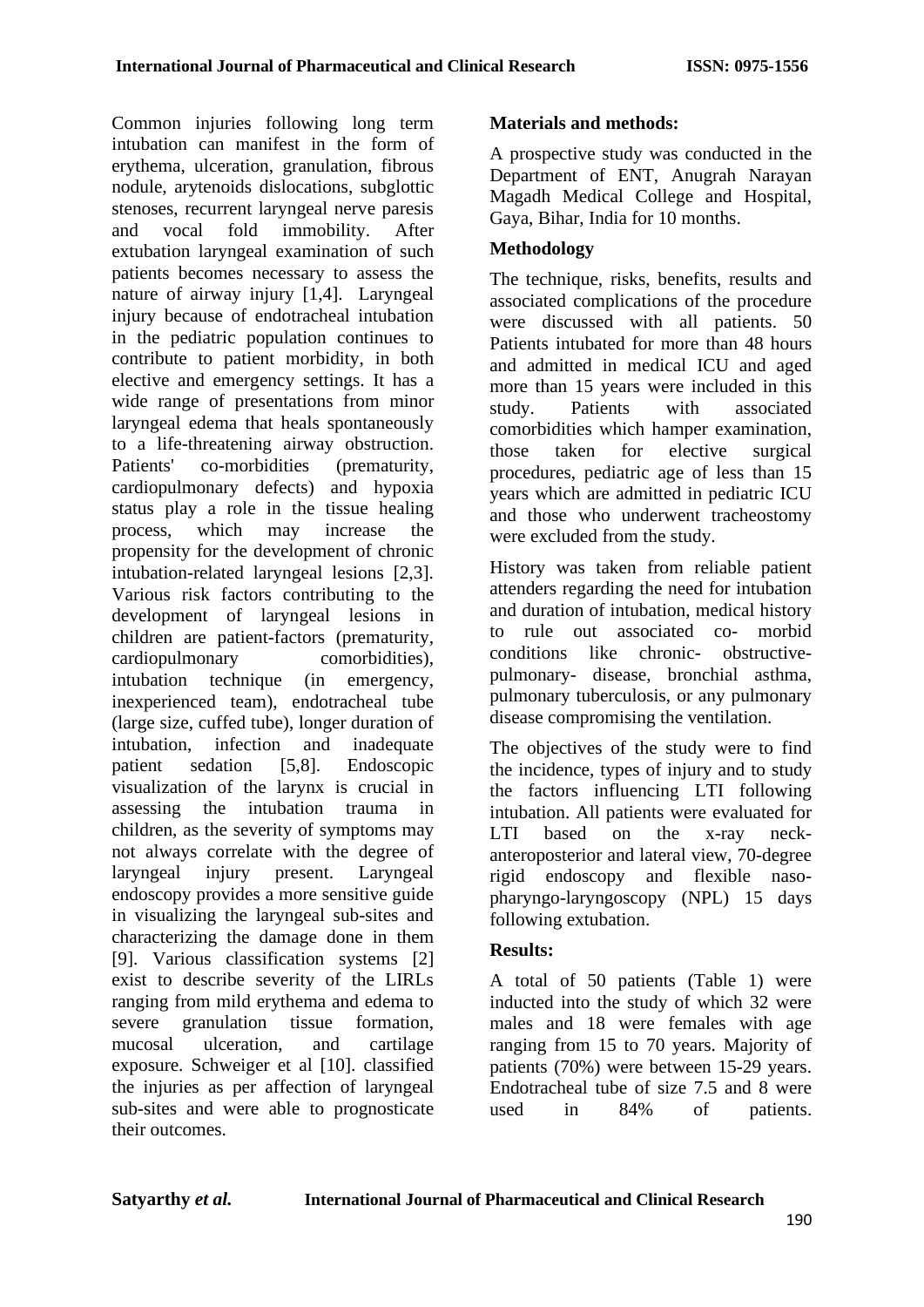| <b>Demographics</b> |                                     | N(%)                     | $\frac{0}{0}$ |
|---------------------|-------------------------------------|--------------------------|---------------|
|                     | 15-29                               | 35                       | 70            |
| Age (years)         | 30-44                               | 10                       | 20            |
|                     | $>45$                               | 5                        | 10            |
| <b>Gender</b>       | Male                                | 32                       | 64            |
|                     | Female                              | 18                       | 36            |
|                     | <b>Endotracheal tube dimension</b>  |                          |               |
|                     |                                     | 8                        | 16            |
| Size of tube        | 7.5                                 | 24                       | 48            |
| (mm)                | 8                                   | 18                       | 36            |
|                     | <b>Indication for intubation</b>    |                          |               |
|                     | Organophosphorus poisoning          | 26                       | 52            |
| <b>Poisoning</b>    | Cerebro-vascular accidents          | 6                        | 12            |
| cases               | Hypoxic ischaemic encephalopathy    | $\overline{\mathcal{A}}$ | 8             |
| Non-                | Acute respiratory distress syndrome | 4                        | 8             |
| poisoning           | Metabolic disorders                 |                          | 14            |
| cases               | Head injury                         | 3                        | 6             |
|                     | <b>Length of intubation</b>         |                          |               |
| <b>Duration</b>     | $2 - 5$                             | 16                       | 32            |
|                     | $6 - 10$                            | 16                       | 32            |
| (days)              | >10                                 | 18                       | 36            |

**Table 1: Characteristics and distribution pattern of patients with laryngotracheal injuries.**

Majority of the patients (52%) were cases of organophosphorus (OP) poisoning followed by metabolic disorders like diabetic ketoacidosis and chronic kidney disease with encephalopathy. 36% of the patients were intubated for more than 10 days.

Patients were evaluated for LTI following intubation based on x-ray neck-anteroposterior view and lateral view, 70-degree endoscopy and flexible NPL. The x-ray

was normal in 36 patients (72%) while the abnormality was picked up in 14 (28%) patients. On 70-degree endoscopy, 4 patients (8%) had granulation tissue in the posterior commissure and one patient had bilateral vocal cord fixation. Subsequently, when the flexible NPL was performed. additionally 14 cases (28%) of subglottic stenosis and 1 case of granulation tissue in the posterior wall of upper third of trachea was picked up (Table 2).

| <b>Investigation</b>      | $\mathbf{1}$ and $\mathbf{2}$ and $\mathbf{3}$ and a checker through the stational meson parts in contraction<br>findings | N(%) |    |
|---------------------------|---------------------------------------------------------------------------------------------------------------------------|------|----|
|                           | Normal                                                                                                                    | 36   | 72 |
| X-ray                     | Abnormal                                                                                                                  | 14   | 28 |
|                           | Normal                                                                                                                    | 44   | 88 |
| <b>Rigid</b><br>endoscopy | Bilateral vocal cord fixation                                                                                             | 2    |    |
|                           | Granulation tissue in posterior commissure                                                                                |      | 8  |
|                           | Normal                                                                                                                    | 29   | 58 |
| <b>Flexible</b>           | Sub-glottic stenosis                                                                                                      | 14   | 28 |
| naso-                     | Bilateral vocal cord fixation                                                                                             |      | 2  |
| pharyngo-<br>laryngoscopy | Granulation tissue in posterior commissure                                                                                |      | 10 |
|                           | Granulation tissue in posterior wall of trachea                                                                           |      | ∍  |

**Table 2: Laryngotracheal findings in various investigative modalities**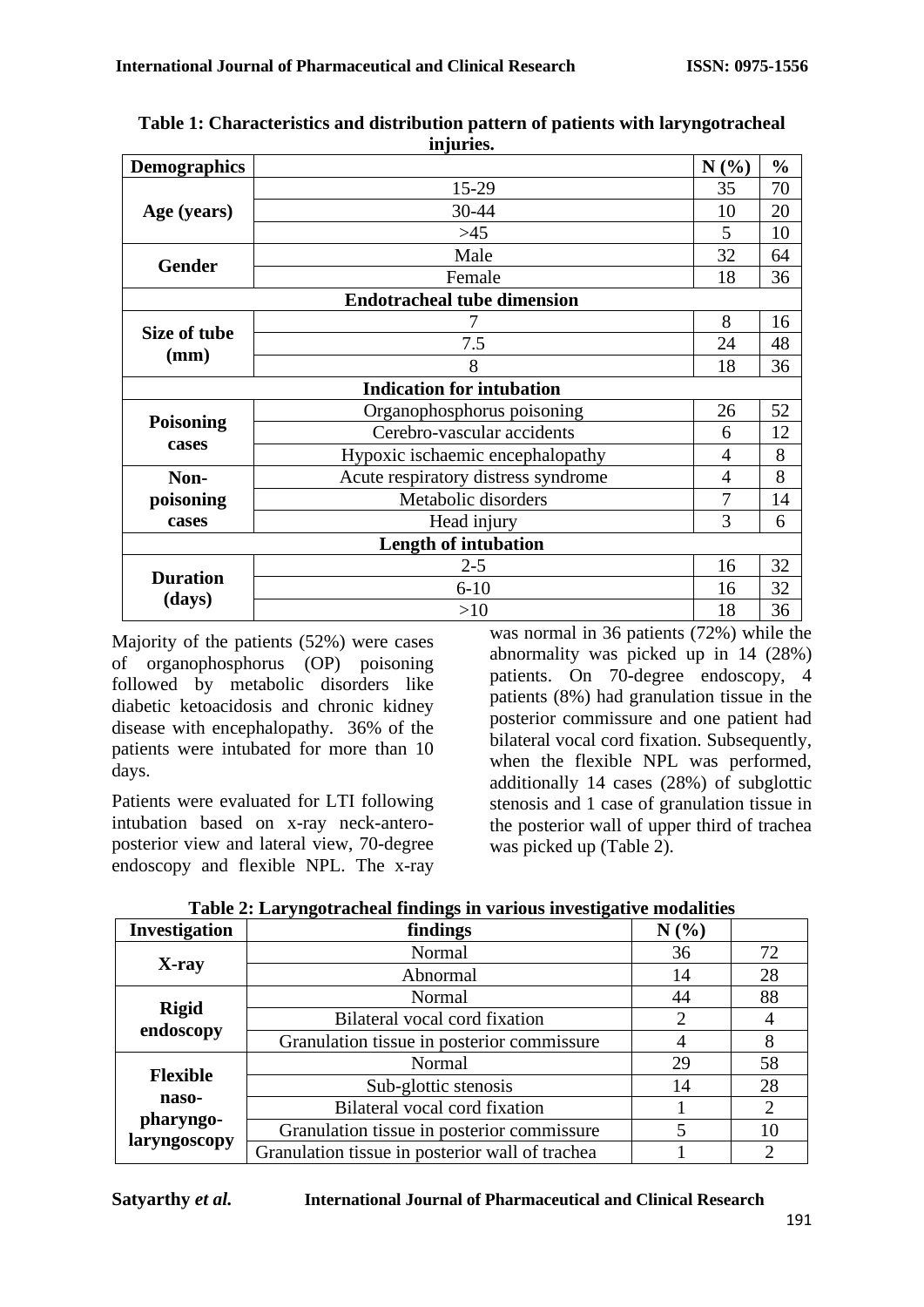All the patients who had LTI were aged less than 45 years and 16 of 20 cases affected were males. Among the cases of LTI,  $16(80%)$  out of 20 cases were intubated with endotracheal tubes of size more than 7. 12 (60%) of the total cases of LTI had intubation for more than 10 days. OP poisoning was the etiology for LTI in 16 cases (80%). However, none of the above factors were associated with the LTI statistically (Table 3).

| Table 3: Associations of laryngotracheal injuries with various factors of interest |  |  |  |
|------------------------------------------------------------------------------------|--|--|--|
|                                                                                    |  |  |  |

|                               |                              | Injury         |              |
|-------------------------------|------------------------------|----------------|--------------|
| <b>Factors</b>                | <b>Sub factors</b>           | $Present = 20$ | Absent $=30$ |
|                               | 15-29                        | 16(80)         | 19(63.33)    |
| Age                           | 30-44                        | 4(20)          | 6(20)        |
|                               | >45                          | $\theta$       | 5(16.67)     |
| <b>Gender</b>                 | Male                         | 16(80)         | 16(53.33)    |
|                               | Female                       | 4(20)          | 14 (46.67)   |
| Size of tube                  |                              | 4(20)          | 4(13.33)     |
|                               | 7.5                          | 10(50)         | 14 (46.67)   |
|                               | 8                            | 6(30)          | 12(40)       |
| <b>Duration of</b>            | $2-5$ days                   | 4(20)          | 12(40)       |
| intubation                    | $6-10$ days                  | 4(20)          | 12(40)       |
|                               | $>10$ days                   | 12(60)         | 6(20)        |
|                               | OP poisoning                 | 16(80)         | 10(33.33)    |
|                               | ARDS and CVA                 | 1(5)           | 5(16.67)     |
| <b>Cause of</b><br>intubation | Metabolic disorder           | $\Omega$       | 7(23.33)     |
|                               | Others (head injury, hypoxic | 3(15)          | 8(26.67)     |
|                               | ischemic encephalopathy)     |                |              |

# **Discussion:**

The laryngeal injuries can be mucosal injuries like vocal cord erythema, edema, granulations or ulcerations to a more permanent sequelae like vocal cord palsy, arytenoids dislocation and subglottic stenosis [11,23]. In addition, the tracheal injuries can be granulations in the initial stages to tracheal stenosis in the later stages [24]. In the present study, LTI observed were subglottic stenosis, granulation tissue in posterior commissure, vocal cord fixation and granulation tissue in the tracheal wall.

The etiology of laryngeal stenosis following intubation is multifactorial. The mechanism of injury commonly associated with laryngotracheal intubation include duration of intubation, size of tube,

pressure and rubbing of the shaft against the larynx, repeated intubation, foreign body reaction to the tube, use of a stylet during intubation, route of intubation, nursing care, and anatomic differences between the genders [25]. In the present study, majority of patients who sustained LTI were aged less than 45 years and were more common among male patients. Age of the patient plays an important role influencing site and degree of stenosis.

Neonates show predisposition for subglottic involvement but in our series, those cases have been excluded. It is an established entity that adults are more prone for posterior commissure lesions which is in concurrence with the present study. Nevertheless, combined stenoses account for about one-third of all laryngeal stenoses at any age [26].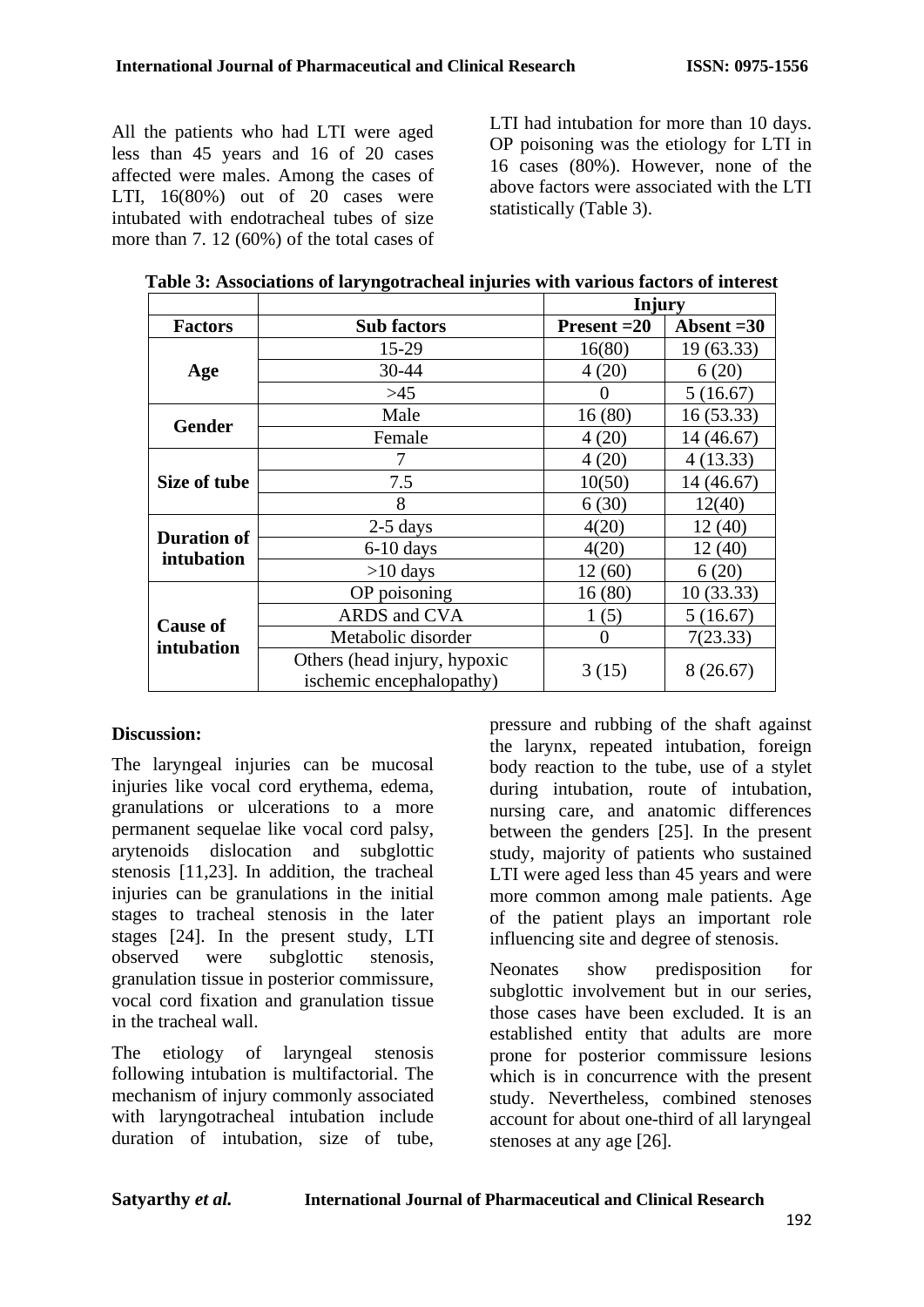The inappropriate diameter of the endotracheal tube and the difficulty in keeping the patient immobilized for a longer period are well known predisposing factors to the development of airway injuries. The posterior part of larynx specially the posterior commissure comes in contact with endotracheal tube due to the configuration of glottis being in the shape 'V' and the friction is more in this portion when the patient moves frequently. This is largely responsible for injuries in this area. Additionally, the compression on the mucosa by the tube causes prolonged ischemia which leads to ulceration followed by granulation tissue formation and later stenosis.

The determination of tube size of an adult patient is usually based on the physician's assessment of neck morphology and external features of the larynx [17]. There is no standard formula to serve as a guide to appropriate tube size. A size of 8mm is generally used for adults and 7 or 7.5mm for thinly built adults [17]. Following these measurements may not be possible in an emergency like OP poisoning LTI were found more commonly among patients intubated for more than 10 days. Thus, the duration of intubation is also a factor contributing to LTI following intubation. The constant movements of the neck in an agitated state cause friction of the larynx and tracheal mucosa. In the patient without sedation, reflected movements of deglutition can incite tracheal injury. The longer the duration of intubation, more the risk of injury.

In the present study, it was found that OP poison consumption was the most common cause of intubation induced LTI. This probably could be due to atropine induced reduced secretions in larynx and trachea associated with increased vulnerability of the mucosa to frictional injuries caused by ventilator through the endotracheal tube [27]. Therefore, proper sedation and paralysis of these patients

wherever required can reduce the incidence of LTI. Additionally, the appropriate dosage of specific antidote (atropine) will also minimize the risk of dryness and irritability of the patient.

In the study, LTI were evaluated based on the x-ray neck, 70-degree rigid endoscopy and flexible NPL. Flexible trans-nasal endoscopy is widely available in many oto- rhino-laryngology offices [28]. Flexible NPL is generally well tolerated in majority of the patients with the use of topical/nebulized local anesthetic which allows evaluation of vocal cord mobility and other signs of LTI.

In the present study, flexible NPL was able to detect 80% of LTI in comparison to 70 degree endoscopy which detected only 20% of the lesions below the vocal cords. Thus, flexible NPL was found to be a more reliable modality in evaluating the LTI. As these lesions are intraluminal, a noninvasive modality like flexible NPL was preferred over Computed tomography or Magnetic resonance imaging.

#### **Conclusion:**

A high incidence of LTI especially in cases of OP poisoning warrants one to be cautious in managing these intubated patients. Those patients requiring prolonged intubation should be considered for other alternative airway managements like tracheostomy in addition to using low pressure, high volume cuffed tubes.

# **References:**

- 1. Rieger A, Hass I, Gross M, et al. [Intubation trauma of the larynx--a literature review with special reference to arytenoid cartilage dislocation]. Anasthesiol Intensiv med Notfallmed Schmerzther. 1996 Jun;31(5):281-7.
- 2. Obrebowski A, Wojnowski W. Hoarseness resulting from postintubation arytenoid cartilage subluxation in an 11-year-old girl. Otolaryngol Pol 1998; 52:223-6.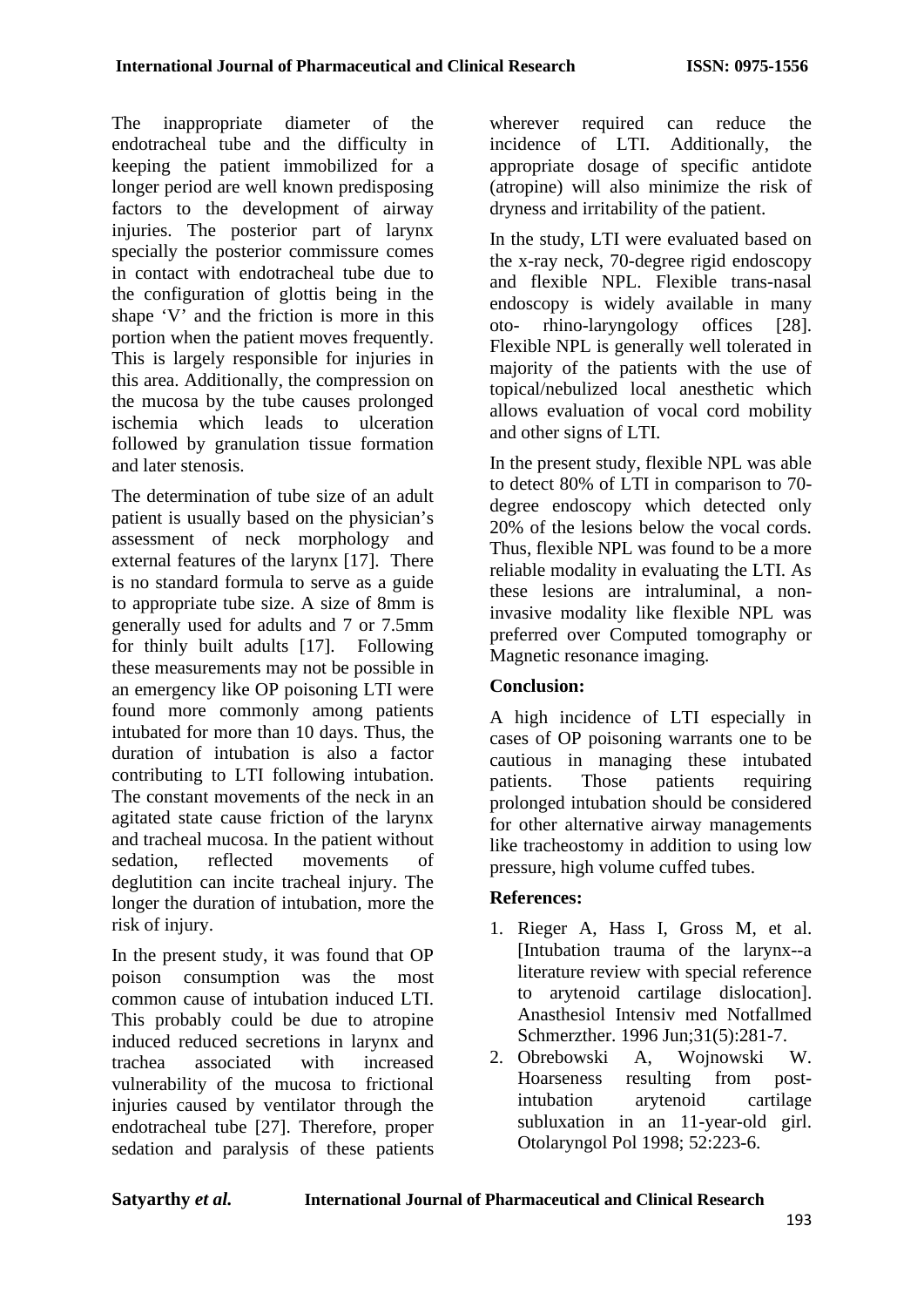- 3. Lundy DS, Casiano RR, Shatz D, et al. Laryngeal injuries after short- versus long-term intubation. J Voice. 1998 Sep;12(3):360-5.
- 4. Santos PM, Afrassiabi A, Weymuller EA Jr. et al. Risk factors associated with prolonged intubation and laryngeal injury. Otolaryngol Head Neck Surg. 1994 Oct;111(4):453-9.
- 5. Bharti B, Syed KA, Ebenezer K, Varghese AM, Kurien M. Post intubation Laryngeal injuries in a pediatric intensive care unit of tertiary hospital in India: a fibreoptic endoscopic study. Int J Pediatr Otorhinolaryngol. (2016) 85:84–90.
- 6. Esteller-Moré E, Ibañez J, Matiñó E, Ademà JM, Nolla M, Quer IM. Prognostic factors in laryngotracheal injury following intubation and/or tracheotomy in ICU patients. Eur Arch Oto-Rhino-Laryngol. (2005) 262:880– 3.
- 7. Manica D, Schweiger C, Marõstica PJC, Kuhl G, Carvalho PRA. Association between length of intubation and subglottic stenosis in children. Laryngoscope. (2013) 123:1049–54.
- 8. Veder LL, Joosten KFM, Schlink K, Timmerman MK, Hoeve LJ, van der Schroeff MP, et al. Post-extubation stridor after prolonged intubation in the pediatric intensive care unit (PICU): a prospective observational cohort study. Eur Arch Oto-Rhino-Laryngol. (2020) 277:1725–31.
- 9. Osborn AJ, Chami R, Propst EJ, Luginbuehl I, Taylor G, Fisher JA, et al. A simple mechanical device reduces subglottic injury in ventilated animals. Laryngoscope. (2013) 123:2742–8.
- 10. Schweiger C, Manica D, Kuhl G, Sekine L, Marostica PJC. Postintubation acute laryngeal injuries in infants and children: a new classification system. Int J Pediatr Otorhinolaryngol. (2016) 86:177–82.
- 11. Bishop MJ. Mechanisms of laryngotracheal injury following prolonged tracheal intubation. Chest. 1989; 96:185-6.
- 12. House CJ, Noordzij JP, Murgia B, Langmore S. Laryngeal injury from prolonged intubation: a prospective analysis of contributing factors. Laryngoscope. 2011; 121:596-600.
- 13. Brodsky MB, Levy MJ, Jedlanek E, Pandian V, Blackford B, Price C, et al. Laryngeal injury and upper airway symptoms after oral endotracheal intubation with mechanical ventilation during critical care: a systematic review. Crit Care Med. 2018;46(12):2010-17.
- 14. Panda NK, Mann SB, Raja BA, Batra YK, Jindal SK. Fibreoptic assessment of post intubation laryngotracheal injuries. Indian J Chest Dis Allied Sci. 1996; 38:241-7.
- 15. Mathew OP, Abu-Osba YK, Thach BT. Genioglossus muscle responses to upper airway pressure changes: afferent pathways. J Appl Physiol Respir Environ Exer Physiol. 1982; 52:445-50.
- 16. Cavo JW Jr. True vocal cord paralysis following intubation. Laryngoscope. 1985; 95:1352-9.
- 17. Colice GL. Resolution of laryngeal injury following translaryngeal intubation. Am Rev Respir Dis. 1992; 145:361-4.
- 18. Kastanos N, Estopá Miró R, Marín Perez A, Xaubet Mir A, Agustí-Vidal A. Laryngotracheal injury due to endotracheal intubation: incidence, evolution, and predisposing factors. A prospective long-term study. Crit Care Med. 1983; 11:362-7.
- 19. Hsu CL, Chen KY, Chang CH, Jerng JS, Yu CJ, Yang PC. Timing of tracheostomy as a determinant of weaning success in critically ill patients: a retrospective study. Crit Care. 2005;9: R46-52